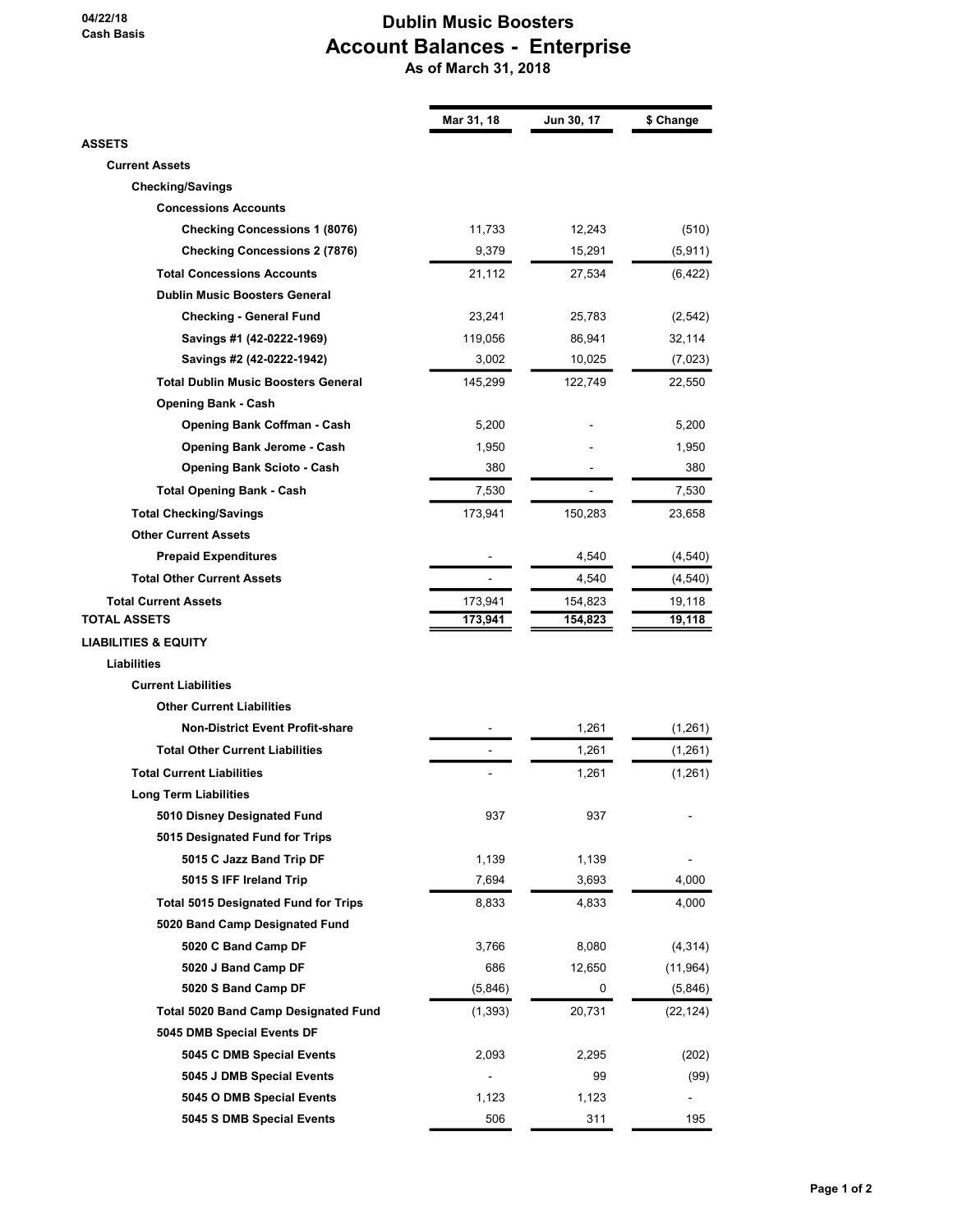### Dublin Music Boosters Account Balances - Enterprise As of March 31, 2018

|                                              | Mar 31, 18 | Jun 30, 17 | \$ Change |
|----------------------------------------------|------------|------------|-----------|
| <b>Total 5045 DMB Special Events DF</b>      | 3,721      | 3,829      | (107)     |
| 5050 Choir Designated Fund                   |            |            |           |
| 5050 C Choir DF                              | (147)      |            | (147)     |
| 5050 J Choir DF                              | 2,316      | 2,347      | (31)      |
| <b>Total 5050 Choir Designated Fund</b>      | 2,169      | 2,347      | (178)     |
| 5051 Orch Misc Designated Fund               |            |            |           |
| 5051 C Orch Misc Fund DF                     | 761        | 1,442      | (681)     |
| 5051 J Orch Misc Fund DF                     | 1,088      | 1,088      |           |
| 5051 S Orch Misc Fund DF                     | 500        | 500        | (0)       |
| <b>Total 5051 Orch Misc Designated Fund</b>  | 2,348      | 3,030      | (682)     |
| 5060 Director's Designated Fund              |            |            |           |
| 5060 C Director's DF                         | 38,995     | 43,010     | (4,015)   |
| 5060 J Director's DF                         | 9,664      | 4,448      | 5,217     |
| 5060 S Director's DF                         | 7,555      | 222        | 7,333     |
| <b>Total 5060 Director's Designated Fund</b> | 56,214     | 47,680     | 8,534     |
| 6010 Video Designated Fund                   |            |            |           |
| 6010 C Video Fund DF                         | 2,371      | 2,717      | (345)     |
| 6010 J Video Fund DF                         | 3,295      | 1,946      | 1,349     |
| 6010 S Video Fund DF                         | 0          | 0          |           |
| <b>Total 6010 Video Designated Fund</b>      | 5,666      | 4,663      | 1,003     |
| 6020 Uniform Fee Acc Desig Fnd               |            |            |           |
| 6020 C Uniform Fees/Acces DF                 | 1,746      | 0          | 1,746     |
| 6020 J Uniform Fees/Acces DF                 | 3,155      | 1,594      | 1,560     |
| 6020 S Uniform Fees/Acces DF                 | 15,986     | 14,694     | 1,293     |
| Total 6020 Uniform Fee Acc Desig Fnd         | 20,887     | 16,288     | 4,599     |
| 6040 Orchestra Uniform                       |            |            |           |
| <b>S Orchestra Uniform</b>                   | (0)        | (0)        |           |
| <b>Total 6040 Orchestra Uniform</b>          | (0)        | (0)        |           |
| 6045 Choral Uniform DF                       |            |            |           |
| 6045 S Choral Uniform                        | 27         | (0)        | 28        |
| Total 6045 Choral Uniform DF                 | 27         | (0)        | 28        |
| 8150 Inst Purc Designated Fund               |            |            |           |
| 8150 C Instru Purchase Fund DF               | 2,955      | 2,955      |           |
| 8150 J Instru Purchase Fund DF               |            | 3,082      | (3,082)   |
| 8150 S Instru Purchase Fund DF               | (1, 100)   | 676        | (1,776)   |
| <b>Total 8150 Inst Purc Designated Fund</b>  | 1,855      | 6,713      | (4, 858)  |
| Reserve Fund 30% of Budget                   | 30,000     | 30,000     |           |
| <b>Total Long Term Liabilities</b>           | 131,265    | 141,051    | (9,786)   |
| <b>Total Liabilities</b>                     | 131,265    | 142,312    | (11, 047) |
| <b>Equity</b>                                |            |            |           |
| <b>Unrestricted Net Assets</b>               | 12,511     | 5,089      | 7,422     |
| Net Income                                   | 30,165     | 7,422      | 22,743    |
| <b>Total Equity</b>                          | 42,676     | 12,511     | 30,165    |
| <b>TOTAL LIABILITIES &amp; EQUITY</b>        | 173,941    | 154,823    | 19,118    |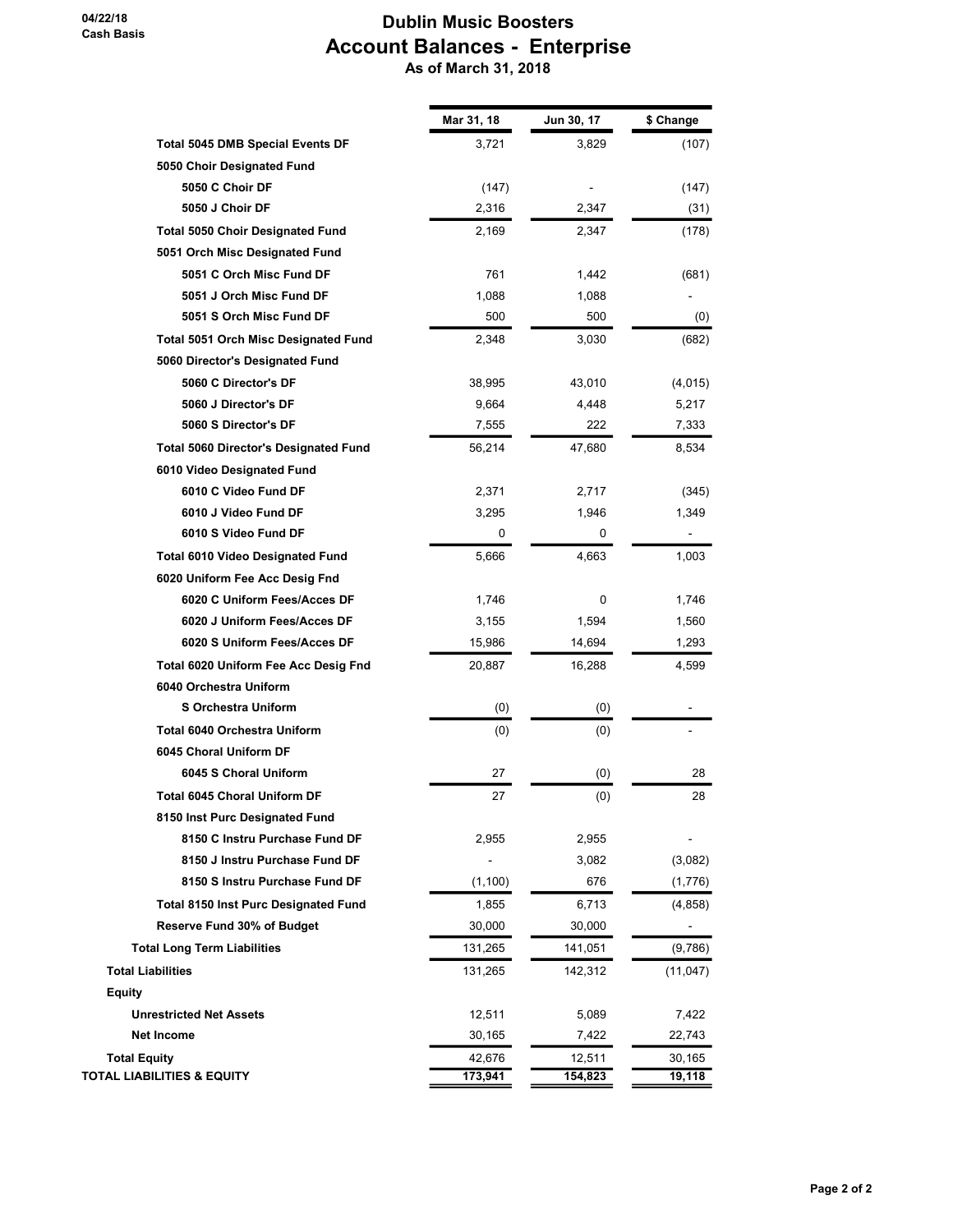|                                         | Jul '17 - Mar 18 | <b>Annual Budget</b> | Variance  |
|-----------------------------------------|------------------|----------------------|-----------|
| <b>Ordinary Income/Expense</b>          |                  |                      |           |
| Income                                  |                  |                      |           |
| 0000 Corp Gifts & Uncatgzed Inc         |                  |                      |           |
| 0000 O Corporate Matching Gifts         | 40               |                      | 40        |
| Total 0000 Corp Gifts & Uncatgzed Inc   | 40               |                      | 40        |
| 1010 Annual Fund Drive                  |                  |                      |           |
| 1010 Annual Fund Drive Income           | 36,274           | 38,300               | (2,026)   |
| 1010 Fund Drive Expenses                | (72)             |                      | (72)      |
| <b>Total 1010 Annual Fund Drive</b>     | 36,202           | 38,300               | (2,098)   |
| 1011 Concessions Income                 |                  |                      |           |
| <b>1011 District Event Income</b>       | 121,453          | 136,000              | (14, 547) |
| 2011 Concessions Expense                | (453)            |                      | (453)     |
| 2011 Cost of Goods Sold                 | (52,039)         | (63, 500)            | 11,461    |
| <b>Total 1011 Concessions Income</b>    | 68,961           | 72,500               | (3,539)   |
| 1030 Misc Fund Raiser                   |                  |                      |           |
| 1030 O Misc Fund Raiser                 | 736              | 6,000                | (5,264)   |
| 1030 Z Kroger Reward Cards              | 758              |                      | 758       |
| <b>Total 1030 Misc Fund Raiser</b>      | 1,493            | 6,000                | (4,507)   |
| 1040 Interest Income                    | 92               | 200                  | (108)     |
| 1100 Special Events Income              |                  |                      |           |
| 1110 Dublin Showcase                    | 12,933           |                      | 12,933    |
| 1120 DFL Championships                  | 338              |                      | 338       |
| 1130 Emerald City Music Games           | 2,983            |                      | 2,983     |
| <b>Total 1100 Special Events Income</b> | 16,253           |                      | 16,253    |
| <b>1200 School Fundraisers</b>          |                  |                      |           |
| 1200 C_Coffman Fundraisers              | 9,352            |                      | 9,352     |
| 1200 J_Jerome Fundraisers               | 7,085            |                      | 7,085     |
| 1200 S_Scioto Fundraisers               | 6,854            |                      | 6,854     |
| <b>Total 1200 School Fundraisers</b>    | 23,291           |                      | 23,291    |
| <b>Total Income</b>                     | 146,333          | 117,000              | 29,333    |
| <b>Gross Profit</b>                     | 146,333          | 117,000              | 29,333    |
| <b>Expense</b>                          |                  |                      |           |
| 200a General Booster Expenses           |                  |                      |           |
| 1051 Bank Activity                      |                  |                      |           |
| 1051 O Bank Charges                     | 747              | 350                  | (397)     |
| <b>Total 1051 Bank Activity</b>         | 747              | 350                  | (397)     |
| 2010 Officer's Expenses                 |                  |                      |           |
| 2010 C Officer's Expense                | 49               |                      | (49)      |
| 2010 O Officer's Expense                |                  |                      |           |
| 2010 O Accounting                       |                  | 910                  | 910       |
| 2010 O Insurance                        | 796              | 1,200                | 404       |
| 2010 O Officer's Expense - Other        | 226              | 860                  | 634       |
| Total 2010 O Officer's Expense          | 1,022            | 2,970                | 1,948     |
| <b>Total 2010 Officer's Expenses</b>    | 1,071            | 2,970                | 1,899     |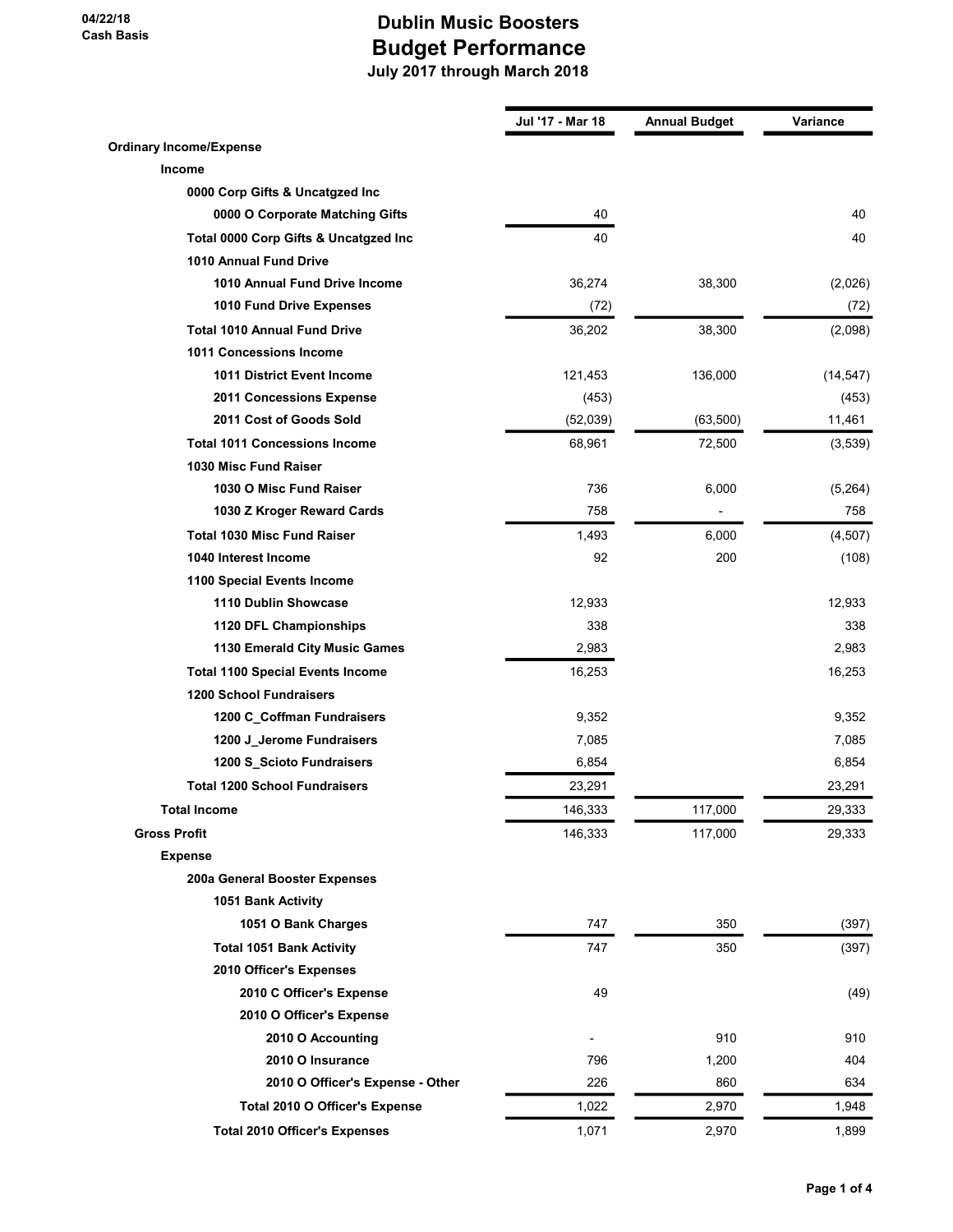|                                            | Jul '17 - Mar 18 | <b>Annual Budget</b> | Variance |
|--------------------------------------------|------------------|----------------------|----------|
| <b>2020 Communications</b>                 |                  |                      |          |
| 2020 O Communications                      | 1,200            | 1,200                |          |
| <b>Total 2020 Communications</b>           | 1,200            | 1,200                |          |
| 2030 Memorial Scholarship                  |                  |                      |          |
| 2030 C Memorial Scholarship                |                  | 1,000                | 1,000    |
| 2030 J Memorial Scholarship                |                  | 1,000                | 1,000    |
| 2030 S Memorial Scholarship                |                  | 1,000                | 1,000    |
| <b>Total 2030 Memorial Scholarship</b>     |                  | 3,000                | 3,000    |
| <b>Total 200a General Booster Expenses</b> | 3,018            | 7,520                | 4,502    |
| 200b Choir, Orchestra & MS                 |                  |                      |          |
| 2041 Awards - Vocal HS                     |                  |                      |          |
| 2041 C Awards Vocal HS                     |                  | 500                  | 500      |
| 2041 J Awards Vocal HS                     |                  | 630                  | 630      |
| 2041 S Awards Vocal HS                     |                  | 700                  | 700      |
| Total 2041 Awards - Vocal HS               |                  | 1,830                | 1,830    |
| 2050 Elementary Music                      |                  | 2,400                | 2,400    |
| 2060 Middle School Awards                  |                  | 720                  | 720      |
| 2065 Middle School Honors Fest             |                  | 1,350                | 1,350    |
| 2070 Middle School Music                   | 1,278            | 8,000                | 6,722    |
| 2090 Clinics Choral                        |                  |                      |          |
| 2090 C Clinics Choral                      | 200              | 500                  | 300      |
| 2090 J Clinics Choral                      |                  | 600                  | 600      |
| 2090 S Clinics Choral                      |                  | 361                  | 361      |
| <b>Total 2090 Clinics Choral</b>           | 200              | 1,461                | 1,261    |
| 2094 Clinics Orchestra                     |                  |                      |          |
| 2094 C Clinics Orchestra                   | 45               | 400                  | 355      |
| 2094 J Clinics Orchestra                   |                  | 360                  | 360      |
| 2094 S Clinics Orchestra                   |                  | 289                  | 289      |
| <b>Total 2094 Clinics Orchestra</b>        | 45               | 1,049                | 1,004    |
| 2100 Choral Accessories                    |                  |                      |          |
| 2100 C Choral Accessories                  | 439              | 500                  | 61       |
| 2100 J Choral Accessories                  |                  | 720                  | 720      |
| 2100 S Choral Accessories                  |                  | 577                  | 577      |
| <b>Total 2100 Choral Accessories</b>       | 439              | 1,797                | 1,358    |
| 2101 Orchestra Accessories                 |                  |                      |          |
| 2101 C Orchestra Accessories               | 905              | 900                  | (5)      |
| 2101 J Orchestra Accessories               |                  | 720                  | 720      |
| 2101 S Orchestra Accessories               |                  | 577                  | 577      |
| <b>Total 2101 Orchestra Accessories</b>    | 905              | 2,197                | 1,292    |
| Total 200b Choir, Orchestra & MS           | 2,867            | 20,804               | 17,937   |
| 200c HS Band Fixed Exp                     |                  |                      |          |
| 2031 Field Cmder Scholarships              |                  |                      |          |
| 2031 C Scholarships                        | 620              | 1,350                | 730      |
| 2031 J Scholarships                        |                  | 800                  | 800      |
|                                            |                  |                      |          |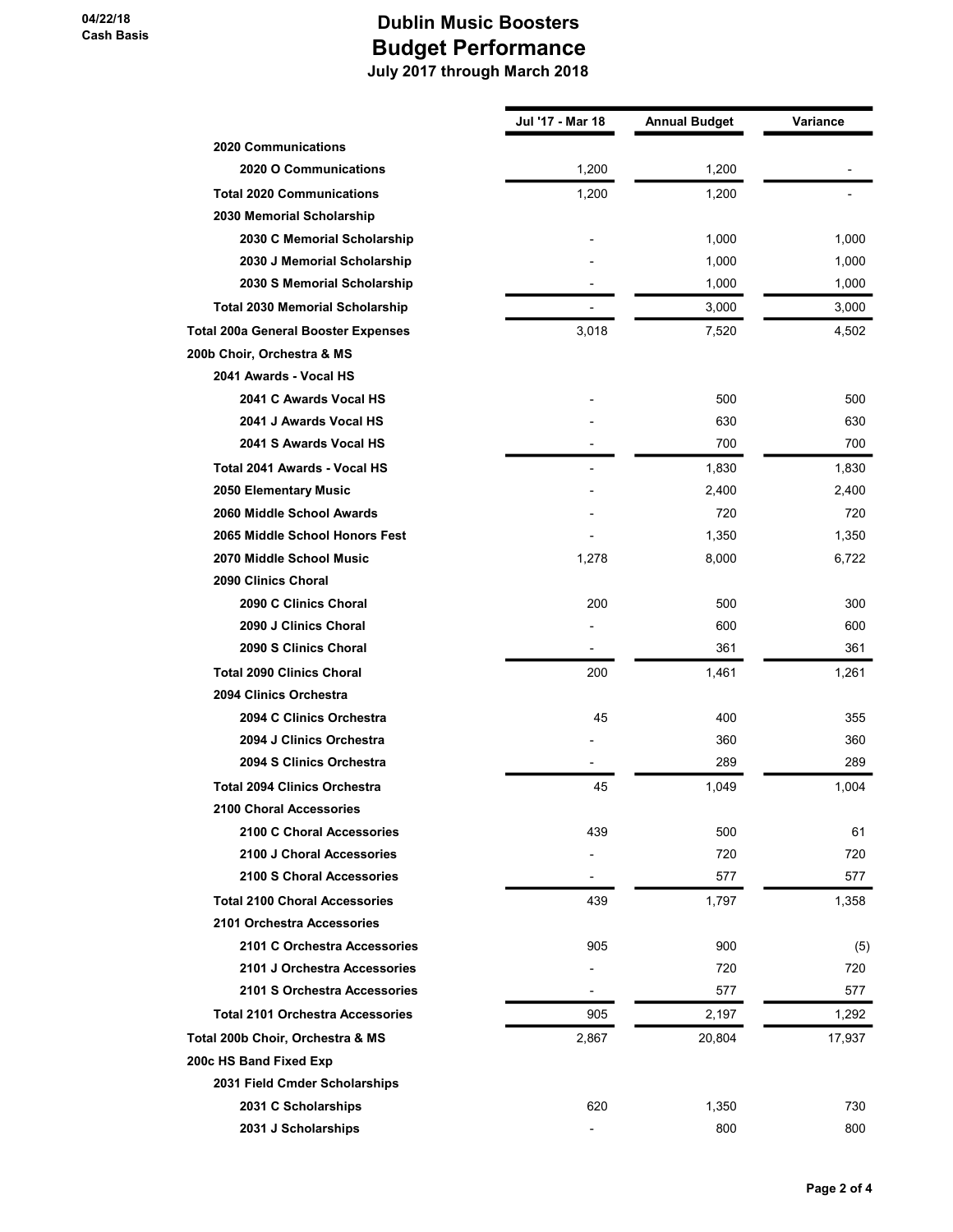|                                              | Jul '17 - Mar 18 | <b>Annual Budget</b> | Variance |
|----------------------------------------------|------------------|----------------------|----------|
| 2031 S Scholarships                          |                  | 400                  | 400      |
| <b>Total 2031 Field Cmder Scholarships</b>   | 620              | 2,550                | 1,930    |
| 2110 Transportation Maintenance              |                  |                      |          |
| 2110 C Transportation Maint                  | 151              | 200                  | 49       |
| 2110 J Transportation Maint                  | 550              | 550                  |          |
| 2110 S Transportation Maint                  |                  | 160                  | 160      |
| <b>Total 2110 Transportation Maintenance</b> | 701              | 910                  | 209      |
| 2120 MarchingBand Show Design                |                  |                      |          |
| 2120 C Marching BandShow Design              | 14,345           | 11,250               | (3,095)  |
| 2120 J Marching BandShow Design              | 10,596           | 11,250               | 654      |
| 2120 S Marching BandShow Design              | 11,884           | 7,000                | (4,884)  |
| <b>Total 2120 MarchingBand Show Design</b>   | 36,825           | 29,500               | (7, 325) |
| Total 200c HS Band Fixed Exp                 | 38,146           | 32,960               | (5, 186) |
| 200d Band Variable Expenses                  |                  |                      |          |
| 2040 Awards - Instrumental HS                |                  |                      |          |
| 2040 C Awards Instrumental HS                | 107              | 600                  | 493      |
| 2040 J Awards Instrumental HS                | 1,767            | 1,800                | 33       |
| 2040 S Awards Instrumental HS                | ٠                | 1,000                | 1,000    |
| Total 2040 Awards - Instrumental HS          | 1,874            | 3,400                | 1,526    |
| 2080 Repair / Replacement                    |                  |                      |          |
| 2080 C Repair/Replacement                    | 5,657            | 3,500                | (2, 157) |
| 2080 J Repair/Replacement                    | 2,566            | 2,500                | (66)     |
| 2080 S Repair/Replacement                    | 589              | 2,000                | 1,411    |
| Total 2080 Repair / Replacement              | 8,812            | 8,000                | (812)    |
| 2081 Percussion                              |                  |                      |          |
| 2081 C Percussion                            |                  | 2,500                | 2,500    |
| 2081 J Percussion                            | 7,390            | 4,000                | (3,390)  |
| 2081 S Percussion                            | 1,622            | 1,500                | (122)    |
| <b>Total 2081 Percussion</b>                 | 9,012            | 8,000                | (1,012)  |
| 2091 Clinics Marching Band                   |                  |                      |          |
| 2091 C Clinics Marching Band                 |                  | 2,748                | 2,748    |
| 2091 S Clinics Marching Band                 | 565              | 1,000                | 435      |
| <b>Total 2091 Clinics Marching Band</b>      | 565              | 3,748                | 3,183    |
| 2092 Clinics Flag Corps                      |                  |                      |          |
| 2092 C Clinics Flag Corps                    | 2,725            | 2,000                | (725)    |
| 2092 S Clinics Flag Corps                    | 500              | 1,500                | 1,000    |
| <b>Total 2092 Clinics Flag Corps</b>         | 3,225            | 3,500                | 275      |
| 2093 Clinics Concert Band                    |                  |                      |          |
| 2093 C Clnics Concert Band                   |                  | 500                  | 500      |
| 2093 J Cinics Concert Band                   | 375              | 300                  | (75)     |
| 2093 S Cinics Concert Band                   | 300              |                      | (300)    |
| <b>Total 2093 Clinics Concert Band</b>       | 675              | 800                  | 125      |
| 2095 Clinics Jazz                            |                  |                      |          |
| 2095 C Clinics Jazz                          |                  | 400                  | 400      |